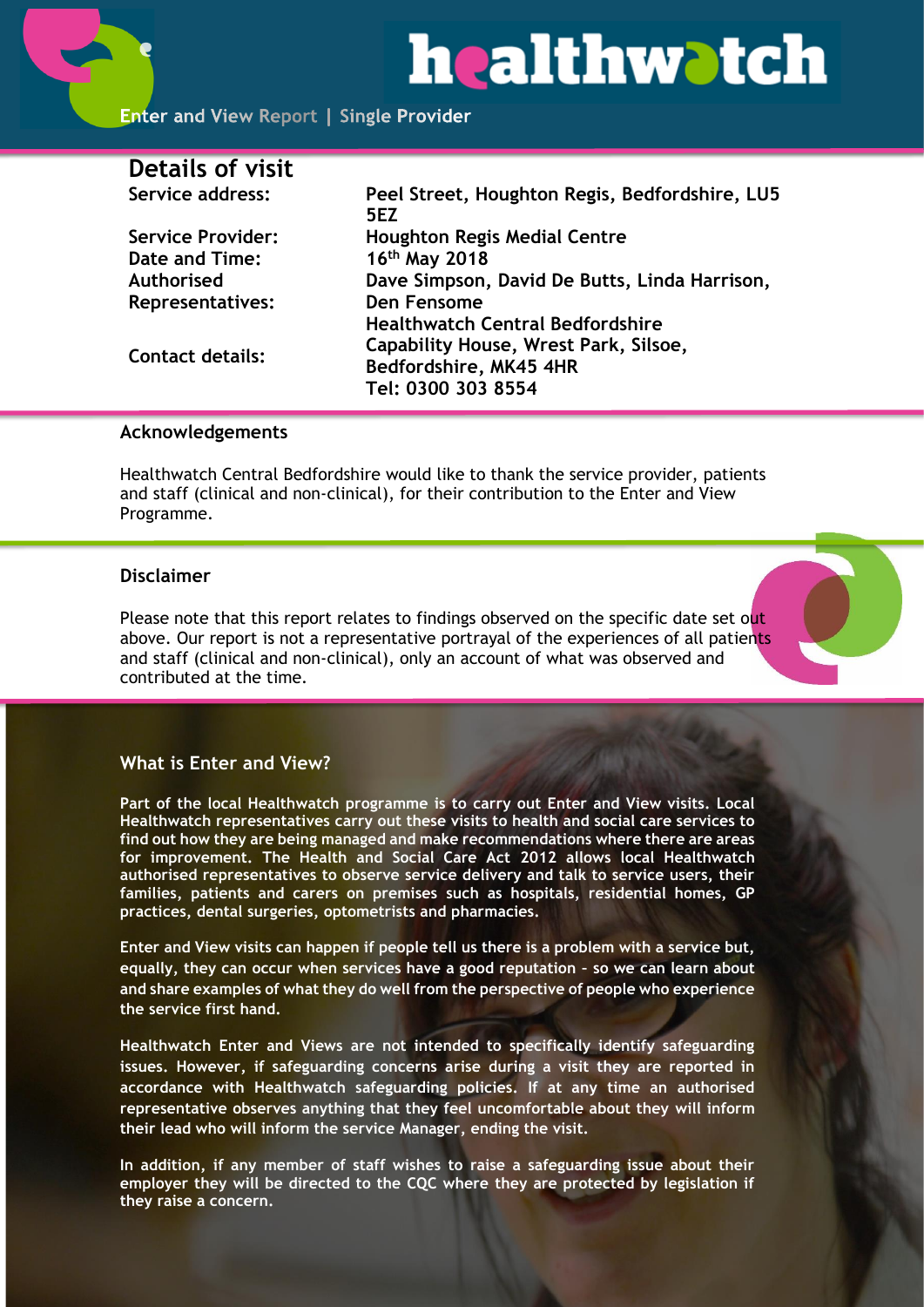#### **Purpose of the visit**



- $\triangleright$  To engage with patients of GP Practices and understand how dignity is being respected;
- $\triangleright$  Identify examples of good working practice;
- ➢ Observe patients engaging with staff (clinical and non-clinical), and their surroundings.

#### **Strategic drivers**

- Care Quality Commission dignity and wellbeing strategy.
- GP Surgeries are a Local Healthwatch priority.

#### **Methodology**

This was an announced Enter and View Visit carried out at the Medical Centre in Houghton Regis.

A letter and posters announcing Healthwatch Central Bedfordshire's (HWCB) visit were previously sent to the practice. A questionnaire was also sent to the Practice Manager to complete prior to the visit.

Healthwatch Central Bedfordshire delivered copies of a questionnaire for patients to fill in, together with a 'response box', to post their completed questionnaires prior to HWCB's visit. The purpose was to minimise disruption and inconvenience to patients during the visit. As an example of good practice HWCB has included this procedure in all future visits.

On the day of the visit, HWCB representatives spoke to several members of the administration and clinical staff in addition to speaking to patients in the waiting area. Representatives also undertook a tour of the premises to observe accessibility, including disabled access, the availability of patient information and condition of the building.

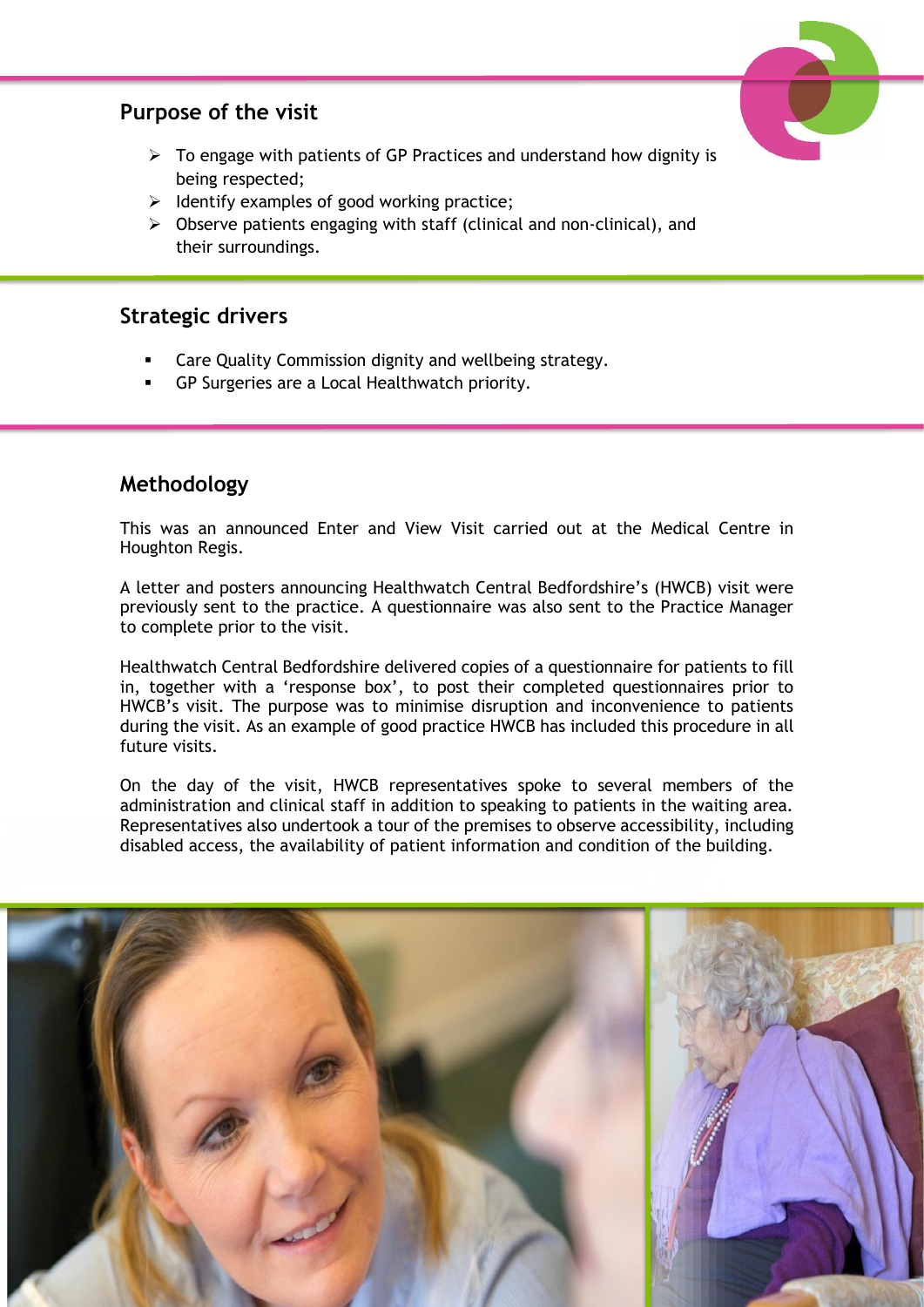

### **Summary of findings**

Houghton Regis Medical Centre is a well-established Training Practice which is housed in a single-storey building in Peel Street near the main Bedford Square shopping area. It was built in 1971 and is showing signs of its age. The premises are owned by a previous GP Partner and are maintained by the current partners. However, there is no maintenance arrangement in place for the surrounding grounds, and at the time of the visit the grassed areas (including pavements) were unkempt and littered. An independent pharmacy is co-located in the building.

When HWCB representatives arrived at the Practice, the staff were unaware of the intended visit. Representatives were advised by Practice staff that HWCB's letter announcing the visit had been mislaid. Furthermore, when retrieving and opening the response box supplied for the use of posting HWCB's questionnaire's, which are delivered to the Practice up to two weeks prior to the visit, it was disappointing to see that no questionnaires had been completed and posted. Representatives were therefore concerned that staff did not seem to be aware, or question why, the box and accompanying questionnaires were situated on the reception counter. It would also seem apparent that staff had not encouraged patients to fill in the questionnaires.

As soon as the Practice Manager was available, representatives talked at length with her about the history of the Practice and challenges faced by the Practice and its staff. The Practice Manager arranged for representatives to talk to several members of their administration and clinical staff. This was in addition to speaking to patients in the waiting area. Representatives also undertook a tour of the premises to observe accessibility, including disabled access, the availability of patient information and condition of the building.

The Practice holds a 'Gold Standard' staff meeting for two hours every second Monday and hosts the Chiltern Vale MDT meeting fortnightly.

The Practice Manager informed representatives that the Practice has a '*cradle to grave'* ethos in that patients are seen by their own GP wherever possible. Representatives were also shown an 'Appointment card' which is given to each patient who book appointments in person at the surgery.

| <b>Appointment</b>                                                                                                                                                                |                                                                                                 |
|-----------------------------------------------------------------------------------------------------------------------------------------------------------------------------------|-------------------------------------------------------------------------------------------------|
| GP - Nurse - Prescribing Practitioner<br>Date:<br>Time:<br>Day:<br>Please give as much notice as possible to<br>cancel an appointment as this can be offered to<br>other patients |                                                                                                 |
|                                                                                                                                                                                   | We have a patient group that meets every 6 weeks, all<br>are welcome, ask Reception for details |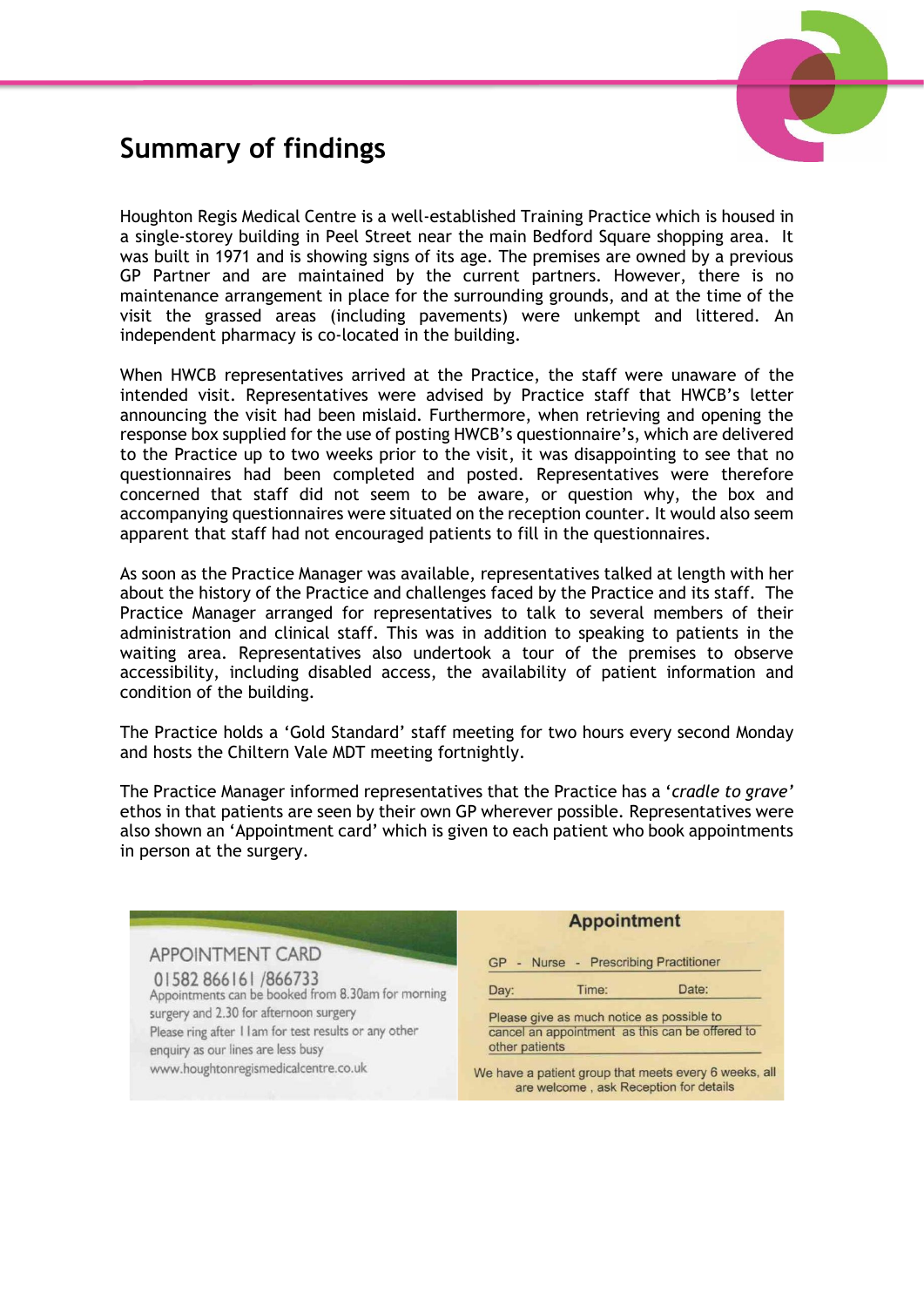#### **Results of visit**



#### **Staff - The Practice has the following members of staff:**

- Four GP Partners 3 male and 1 female
- One female salaried GP
- Two Practice Nurses
- One Practice Manager
- One Office Manager
- 1 Minor Illness Nurse Prescriber
- 1 Healthcare Assistant (HCA)
- 8 Administration / Reception staff
- One member of staff acts as Practice Patient Liaison Officer for 'challenging patients'

**Specialist Services provided:**

- **Minor Surgery**
- Midwife led Antenatal Clinic
- Anti-Coagulation (Wafarin) Clinic
- Phlebotomy
- Cervical Screening
- Family Planning
- Joint & Soft Tissue Injections
- **Immunisations**
- Health Promotion Clinics
	- o Asthma
		- o Diabetes
		- o Hypertension
		- o Smoking Cessation

#### **Surgery hours:**

| Monday    | 8:00 am to 6:30 pm                        |
|-----------|-------------------------------------------|
| Tuesday   | 8:00 am to 6:30 pm                        |
| Wednesday | 7:00 am to 8:00 pm                        |
| Thursday  | 8:00 am to 6:30 pm                        |
| Friday    | 8:00 am to 6:30 pm                        |
| Saturday  | 8.00am to 12.00pm (2 Saturdays per month) |
| Sunday    | Closed                                    |
|           |                                           |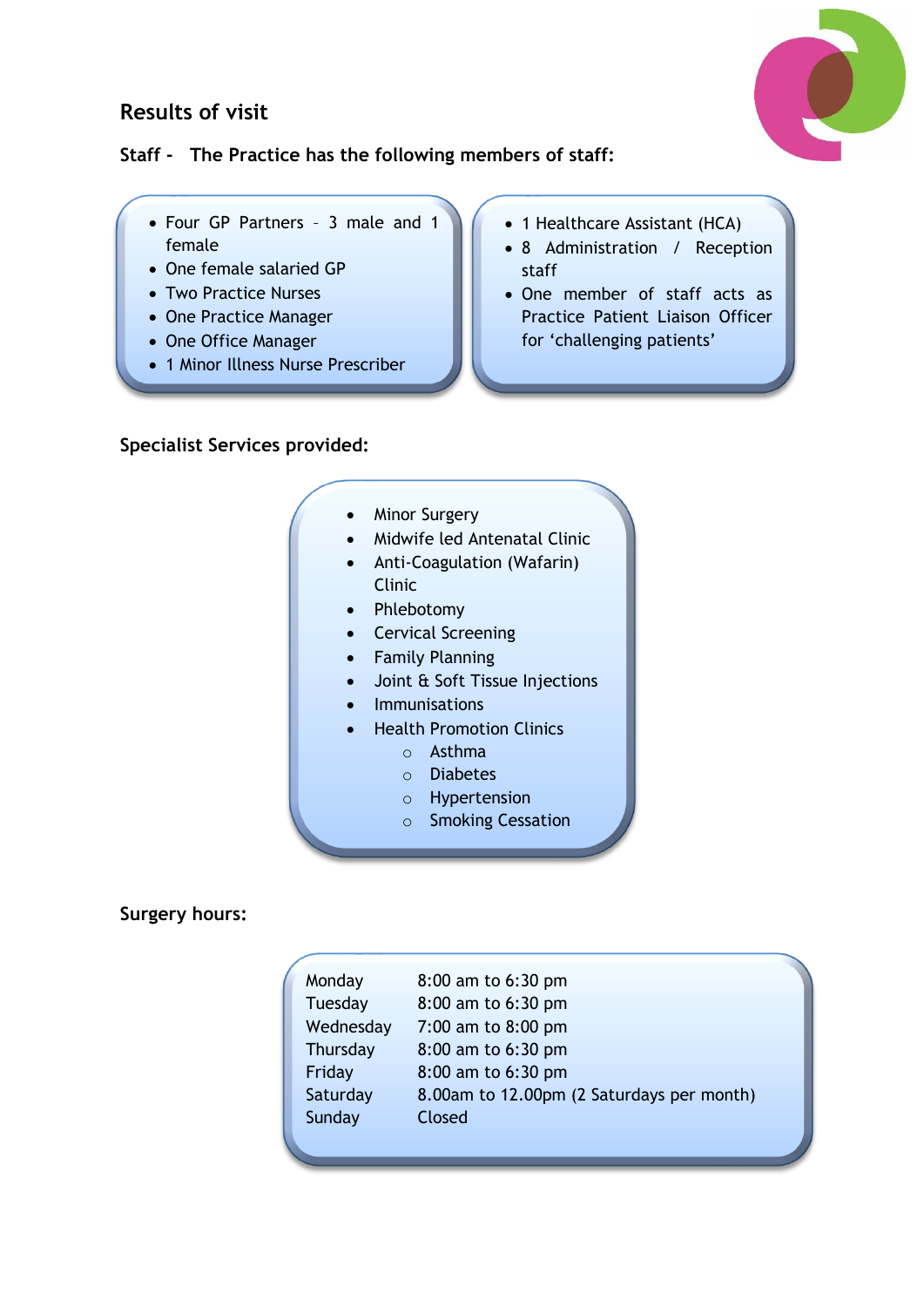#### **Environment**

#### **Other observations included**:

The waiting area was recently redecorated and is light and airy with a hearing loop and an electronic booking in system for patients (SystmOne). The waiting area is 'breast feeding' friendly, however there is limited space so could not be referred to as 'child friendly'.

The reception desk itself is very high and presents a challenge for wheelchair users to access reception staff. A side room adjacent to reception is used for confidential conversations although, this again, is not 'wheelchair friendly'.

#### **Car Parking**

A car park for patients use is located at the front of the building with some designated disabled car-parking bays however, the Practice does not own the car park and it is used extensively by visitors to the shopping area. The condition of the car park is also in need of repair, being quite heavily 'pot-holed'.

#### **Patient Information**

The Practice website is comprehensive and has good information for patients. However Healthwatch Central Bedfordshire is disappointed to note that HWCB is not listed as an entry on the 'Useful Contacts' page.

The waiting room area also contains a good supply of patient information, however there is little or no information about Healthwatch Central Bedfordshire.

HWCB representatives were advised that the Practice Handbook is currently being rewritten by the Practice Manager, and a newsletter is produced twice yearly (Summer and Winter), the cover of which is designed by a PPG member.



#### **Registration at the Practice(s)**

Patients register at the Practice in person. Forms may be collected at reception or downloaded from the website. Proof of address and ID is required, and all patients are photographed (with their consent) for inclusion in their records.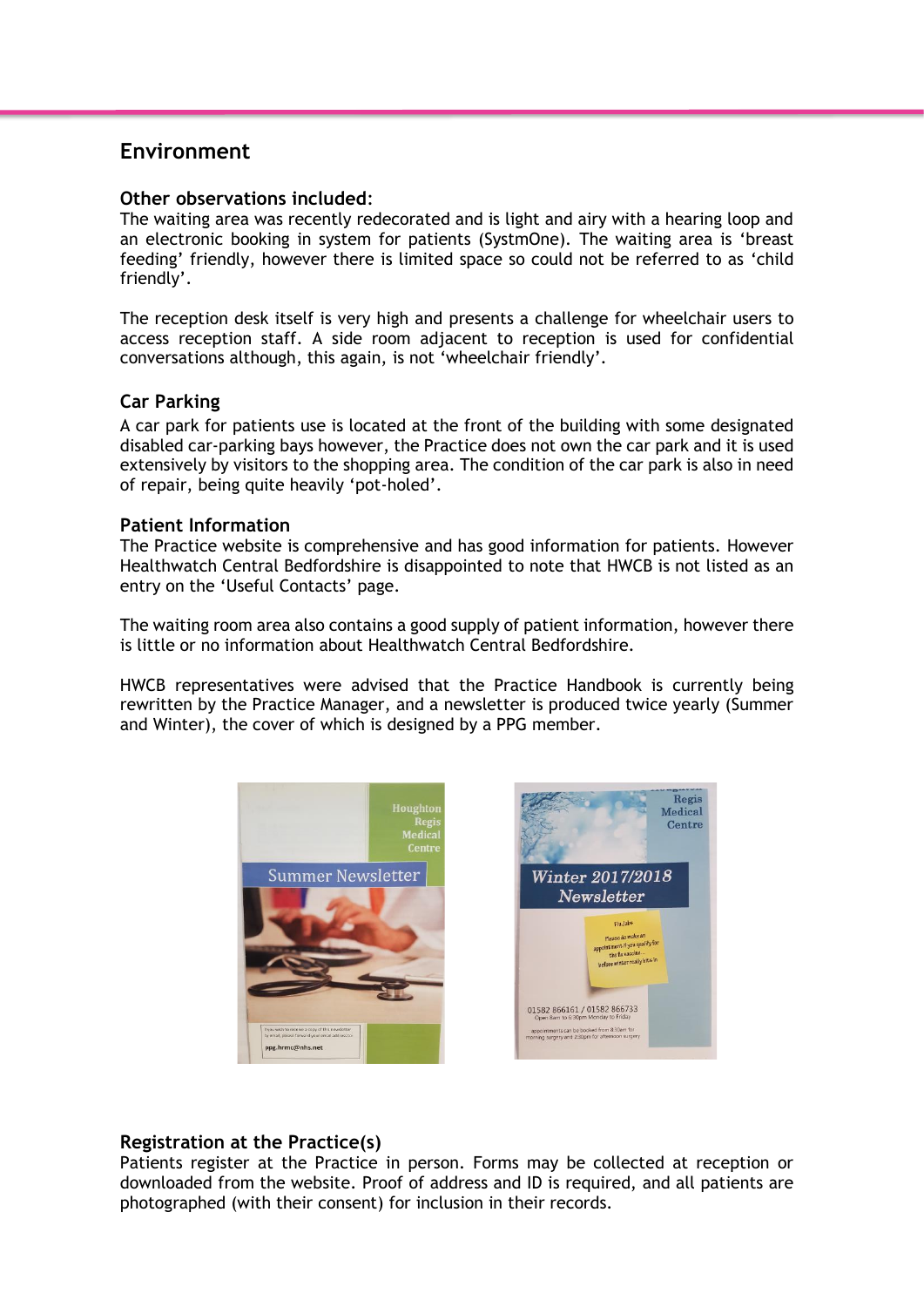#### **Patient Participation Group (PPG)**

The PPG is well attended, with an age range of 30 – 80 years. The PPG contributes to the Practice by analysing survey data, designing and contributing to the newsletters, raising awareness of local developments and assisting patients at the 'Flu day'; car parking and making cups of tea.

The PPG is advertised within the Practice, in newsletters and on the Practice website. Meetings are held every six weeks.

#### **Patient Consultation**

Patient opinion is generated via the suggestions box, the NHS Friends & Family test, information from the Practice Patient Liaison Officer, and the General Practice Assessment Questionnaire on the Practice website.

#### **Appointments System**

Patients must book appointments online via SystmOne, by telephone or at reception at the surgery. Appointments are bookable up to four weeks in advance, and there may be some same day appointments available. The Practice has designed a two-sided appointment card with good information for the patient.

The Practice's ethos is '*cradle to the grave'* meaning patients should normally see the same GP which facilitates continuity of care. GP appointments are normally 10 minutes although in some circumstances double appointments may be booked.

Home visits may be available for a patient who cannot physically get to the surgery, patients should call before 10:00 am to request a visit. The GP may carry out a telephone triage before attending.

Telephone consultations with a GP may also be available on request.

#### **Out of Hours Care**

The NHS 111 service provides out of hours care, which is advertised in the Practice leaflet, on the website and on the answerphone.

#### **Medication & Prescriptions**

Patient's medication is monitored by the prescriptions clerk and reviews are always carried out by a GP together with the patient, as and when required.

Repeat prescriptions may be ordered online using SystmOne or by putting the request slip in the box near reception. The turn round time for repeat prescriptions is 48 hours.

#### **Patient Questionnaire Results**

As previously stated, unfortunately, no patients completed HWCB questionnaires prior to the visit. However, at the time of the visit, HWCB representatives interviewed several patients. The results of the interviews completed at the Practice during the visit are shown at **Appendix A.**

#### **Interaction between Patients and Staff**

HWCB representatives observed interactions between some patients and the reception staff, all of which were conducted in a courteous and friendly manner. Patients are called in for their appointments by the receptionist.

At the time of the visit, representatives did not observe any undue delays in patients being called and seen.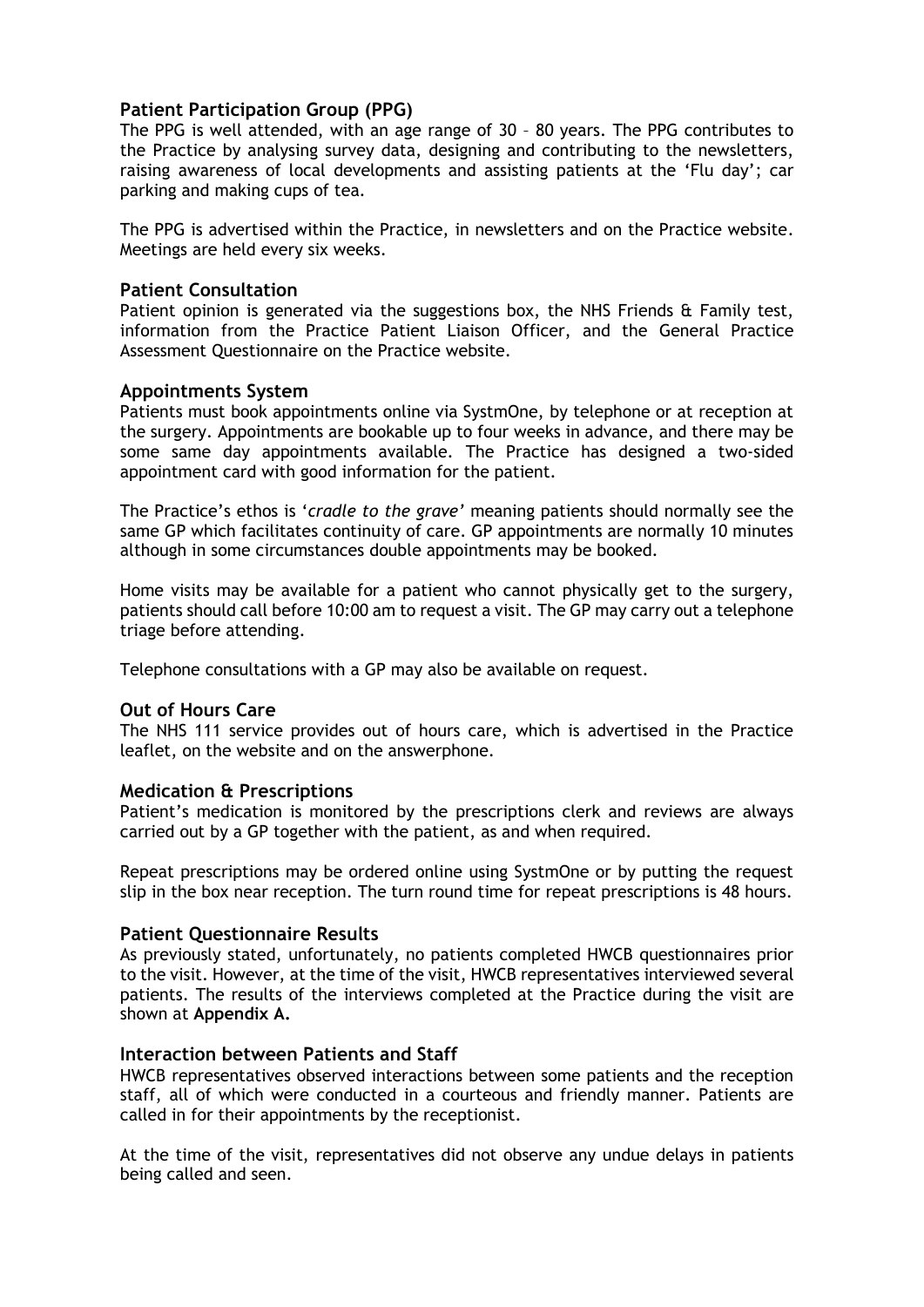#### **Clinical and non-clinical staff**

Several members of staff were spoken to by representatives during the visit. The majority of staff expressed concern that the Practice is understaffed administratively, although recruitment is underway.

Representatives were surprised and concerned that of all the members of staff spoken to, only one had heard of Healthwatch Central Bedfordshire and, disappointingly no members of staff had any idea of HWCB's role and function.

All staff members spoken to were very happy to be working at the Practice. One staff member commented - *'I am very proud of my role. I do all I can to resolve patient's problems to make the patient journey as good as it can be. I smooth out their experience. I am an ear to listen, to empathise.'*

Other comments made by staff were:

*'I've worked here for 15 years, I love it!' 'We could do with a new building.' 'Late night opening would help.' 'Make it easier for patients to get appointments.' 'I could do with more training courses to improve expertise.' 'A bigger desk!'*

#### **Concerns/Complaints Procedure**

The Practice has a robust complaints procedure which is explained in detail in a comprehensive leaflet available from the Practice. In the first instance, the complainant will be referred to the Practice Patient Liaison Officer who will endeavour to resolve the issue.

If the complainant wishes to take the matter further, they will be given the complaints leaflet and forms, and the procedure will be explained to them.

Representatives were unable to locate any reference to the complaints procedure on the Practice website.

#### **General comments received from patients included:**

*'Not happy with treatment; not received attention I would like (MRI Scan), been fobbed off with pain killers and had to get a physio and a chiropractor privately'. 'Approx. three years ago my husband (diabetic) had a mix up with his prescription and I registered a complaint formally and informed the PPG but there was no response; although things have improved recently' 'When having a smear test there is no blanket – it felt a bit unfriendly and doesn't put the patient at ease' 'Improve the waiting times' 'It's easier to register on line – tell people about the on-line booking system' 'There is one doctor I prefer not to see as she can be a bit rude' 'Very difficult to get through on the phone as its always busy' 'I rang 23 times today – please make it easier to get an appointment' 'I don't feel the GP listens to me as much as I would like' 'Its taken me three days to get an appointment' 'I always prefer to see my own doctor as she is female' 'Listen more to the patients'*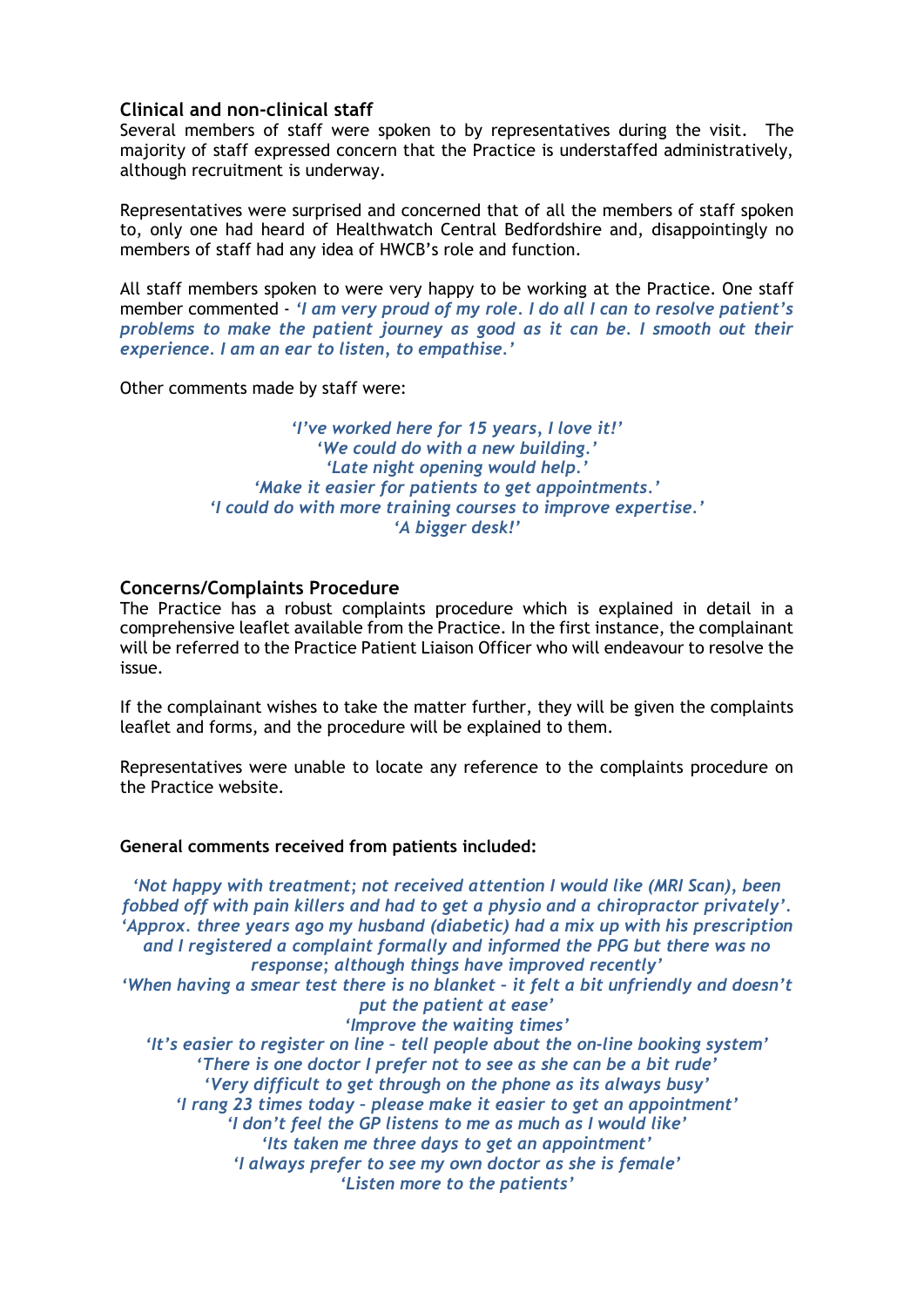

#### **Recommendations**

HWCB understands that the Practice does not have a lease or contract in place with regard to the area immediately surrounding the surgery and the car park, and we are mindful of the difficulty this presents with regard to maintenance and upkeep, however HWCB would recommend that the Practice pursues all available options to ensure that those responsible can address the issues highlighted in the report regarding the condition of the area outside of the Practice.

HWCB further recommends that consideration be given to lowering the reception desk, or part of the desk, to enable better access for wheelchair users, similarly to look at the adjacent confidential conversation room to ensure it is better suited for this cohort of patients.

As HWCB could find no reference to the Practice complaints procedure on the website, we would recommend that this is addressed as soon as possible and patients informed, on line, of the current procedure.

In light of the apparent lack of awareness among both patients and staff, of Healthwatch Central Bedfordshire and its role and functions, it is recommended that a link to HWCB's website and telephone number be incorporated into the 'Useful Contacts' page on the Practice website. In addition, HWCB would be happy to supply posters and leaflets for the waiting area and to attend a PPG meeting to explain our role to members of the group.

Finally, Healthwatch Central Bedfordshire recommends that this report is shared with the patients and staff (clinical and non-clinical) of the Practice and to advise that if they should wish to contribute any additional comments about the report, to contact Healthwatch Central Bedfordshire direct.